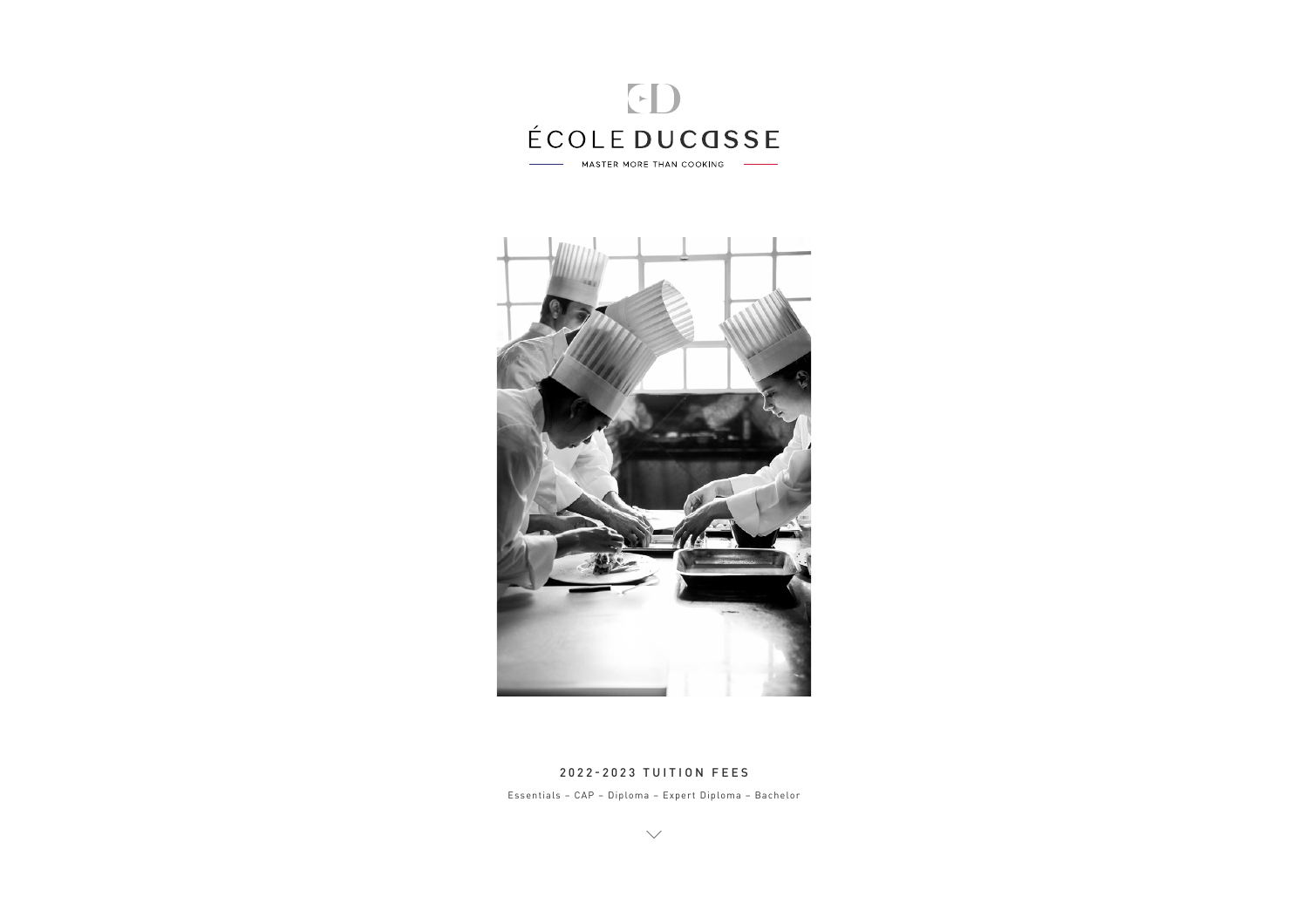| WHERE TAUGHT:              | TEACHING LANGUAGE: | FEES:                     | INTAKES IN FRENCH: | INTAKES IN   |
|----------------------------|--------------------|---------------------------|--------------------|--------------|
| École Nationale Supérieure | French or English  | TOTAL €: 7 900**/8 900*** | 9 May 2022         | 16 June 2022 |
| de Pâtisserie              |                    |                           | 9 May 2023         | 15 June 2023 |

### Essentiels des Arts de l'Hospitalité et de la Sommellerie - 8 weeks

| WHERE TAUGHT:                               | TEACHING LANGUAGE: | FEES:                    | INTAKES IN ENGLISH:            |
|---------------------------------------------|--------------------|--------------------------|--------------------------------|
| École Nationale Supérieure<br>de Pâtisserie | English            | TOTAL $\epsilon$ : 8 900 | 16 June 2022<br>- 15 June 2023 |

### French Pastry Orts Essentials - 8 weeks

WHERE TAUGHT: Paris Campus

TEACHING LANGUAGE: French or English

FEES: TOTAL €: 7 000\*\* INTAKES IN FRENCH OR ENGLISH: 20 February 2023

ENGLISH:

| WHERE TAUGHT:                               | <b>TEACHING LANGUAGE:</b> | FEES:                     | <b>INTAKES IN FRENCH:</b>                                       |                                                 | <b>INTAKES IN</b>            |
|---------------------------------------------|---------------------------|---------------------------|-----------------------------------------------------------------|-------------------------------------------------|------------------------------|
| Paris Campus                                | English or French         | TOTAL €: 6 900**/8 900*** | 30 May 2022<br>29 August 2022<br>2 January 2023<br>6 March 2023 | 2 May 2023<br>28 August 2023<br>23 October 2023 | 27 June 2022<br>3 July 2023  |
| École Nationale Supérieure<br>de Pâtisserie | English                   | TOTAL $\epsilon$ : 8 900  |                                                                 |                                                 | 16 June 2022<br>15 June 2023 |

### French Bakery Arts Essentials - 8 weeks

#### INTAKES IN ENGLISH:

#### INTAKES IN ENGLISH:

 $\wedge$ 

27 June 2022 3 July 2023

2023

| WHERE TAUGHT: | TEACHING LANGUAGE: | FEES:                      | <b>INTAKES IN FRENCH:</b>                                          |                                             |
|---------------|--------------------|----------------------------|--------------------------------------------------------------------|---------------------------------------------|
| Paris Campus  | French or English  | TOTAL €: 9 900**/12 900*** | 30 May 2022<br>29 August 2022<br>24 October 2022<br>2 January 2023 | 6 March 2023<br>2 May 2023<br>11 September: |
| Paris Studio  | French             | TOTAL €: 9 660**/12 660*** | Feburary 2023                                                      |                                             |

### French Chocolate & Confectionery Arts Essentials - 8 weeks

# ESSENTIALS PROGRAMS

### Culinary *Orts* Essentials - 9-10 weeks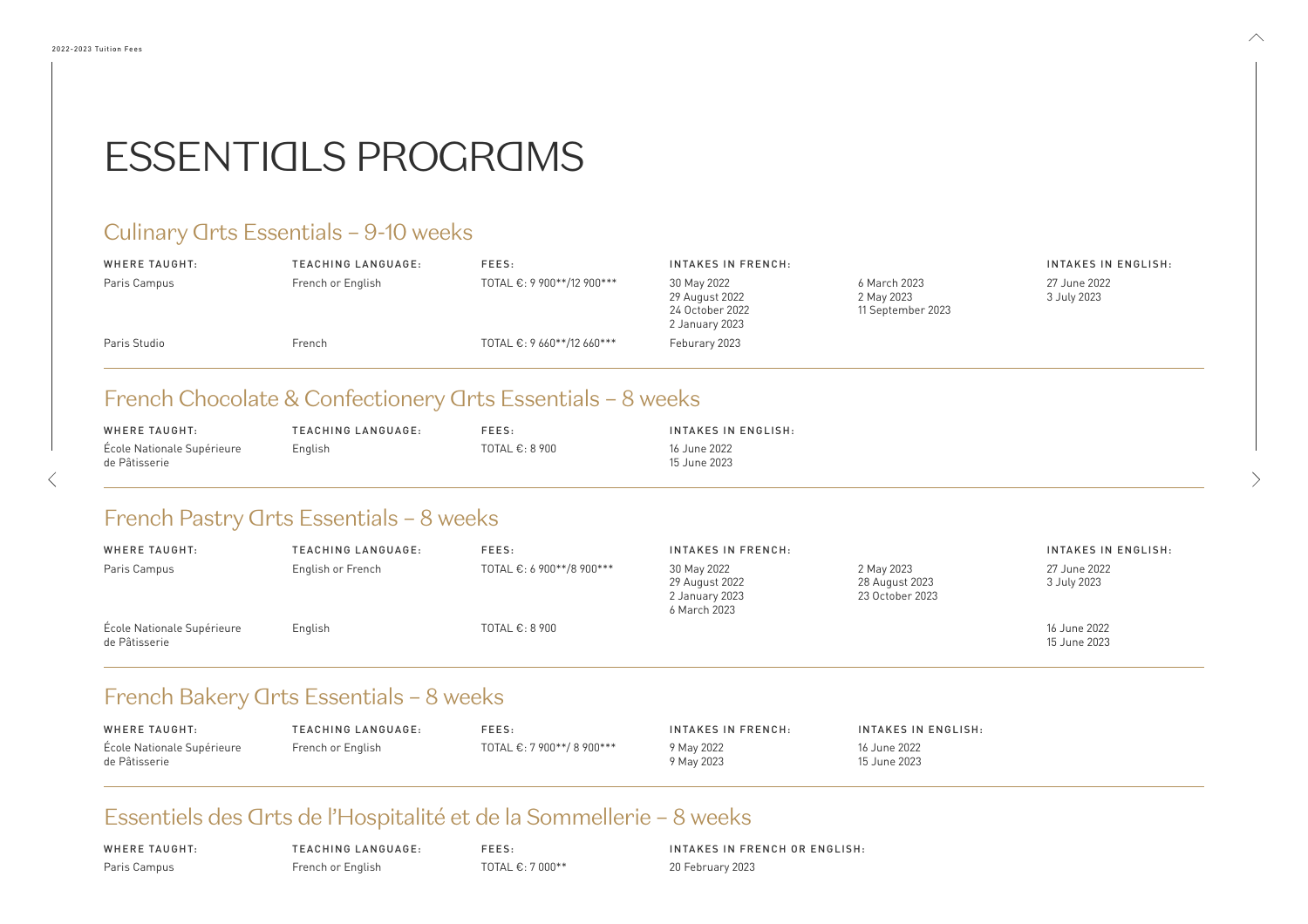| <b>WHERE TAUGHT:</b>                             | <b>TEACHING LANGUAGE:</b> | FEES:           | INTAKES IN FRENCH:                                   |                                |
|--------------------------------------------------|---------------------------|-----------------|------------------------------------------------------|--------------------------------|
| École Nationale Supérieure<br>de Pâtisserie      | French                    | TOTAL €: 12 990 | 18 July 2022<br>19 September 2022<br>6 February 2023 | 17 July 2023<br>18 September 2 |
| CQP Pâtissier – 9 months<br><b>WHERE TAUGHT:</b> | <b>TEACHING LANGUAGE:</b> | FEES:           | <b>INTAKES IN FRENCH:</b>                            |                                |
| École Nationale Supérieure                       | French                    | TOTAL €: 15 990 | 20 June 2022                                         | 19 June 2023                   |

### CGP Chocolatier-Confiseur – 8 months

| WHERE TAUGHT:              | TEACHING LANGUAGE: | FEES:                     |
|----------------------------|--------------------|---------------------------|
| École Nationale Supérieure | <b>French</b>      | TOTAL $\epsilon$ : 12 990 |
| de Pâtisserie              |                    |                           |

2023

 $\wedge$ 

| WHERE TAUGHT:                               | TEACHING LANGUAGE: | FEES:                     | INTAKES IN FRENCH: |                   |
|---------------------------------------------|--------------------|---------------------------|--------------------|-------------------|
| École Nationale Supérieure<br>de Pâtisserie | French             | TOTAL $\epsilon$ : 12 990 | 19 September 2022  | 18 September 2023 |

### CGP Glacier - 8 months

 $\left\langle \right\rangle$ 

### CAP PROGRAMS

### CQP Pâtissier – 8 months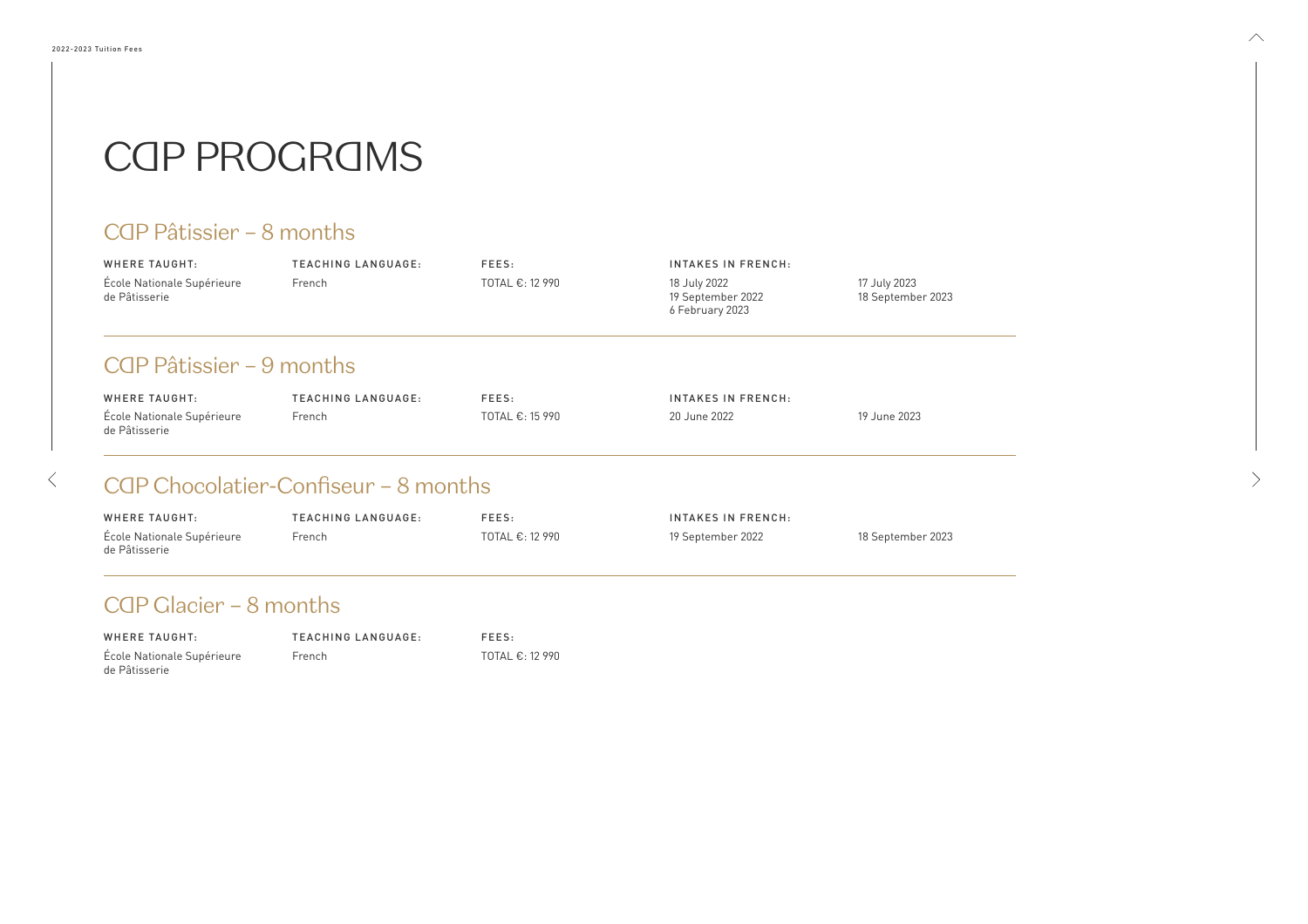| WHERE TAUGHT: | TEACHING LANGUAGE: | FEES:                       | INTAKES IN FRENCH:                  |                |
|---------------|--------------------|-----------------------------|-------------------------------------|----------------|
| Paris Campus  | French             | TOTAL €: 23 500**/31 500*** | 8 Septembre 2022<br>9 February 2023 | 7 September 20 |

### Culinary *Grts Diploma - 35 weeks*

### Diplôme de Cuisine – 35 weeks

| WHERE TAUGHT: | TEACHING LANGUAGE: | FEES:                       | INTAKES IN ENGLISH:               |                |
|---------------|--------------------|-----------------------------|-----------------------------------|----------------|
| Paris Campus  | English            | TOTAL €: 23 500**/31 500*** | 08 September 2022<br>2 March 2023 | 14 September : |

### French Pastry Arts Diploma - 30 weeks

| WHERE TAUGHT:              | TEACHING LANGUAGE: | FEES:                     | INTAKES IN ENGLISH: |               |
|----------------------------|--------------------|---------------------------|---------------------|---------------|
| École Nationale Supérieure | English            | TOTAL $\epsilon$ : 11 900 | 16 June 2022        | 20 April 2023 |
| de Pâtisserie              |                    |                           | 16 February 2023    | 15 June 2023  |

| WHERE TAUGHT:              | TEACHING LANGUAGE: | FEES:                     | INTAKES IN ENGLISH: |               |
|----------------------------|--------------------|---------------------------|---------------------|---------------|
| École Nationale Supérieure | English            | TOTAL $\epsilon$ : 24 900 | 01 September 2022   | 2 March 2023  |
| de Pâtisserie              |                    |                           | 12 January 2023     | 31August 2023 |

# EXPERT DIPLOMA PROGRAM

### Expert Diploma in French Pastry Grts - 12 weeks

École Ducasse reserves the right to review and modify the fees and Terms and Conditions of each year at any time and without prior notice. To maintain the standards expected from the institution, the fees are reviewed annually.

Programs taught at Paris Campus include tuition, food and beverage prepaid, learning resources and application fees.

Programs taught at École Nationale Supérieure de Pâtisserie include tuition, learning resources and application fees.

\* Non refundable / \*\* EU fees / \*\*\* Non EU fees

023

 $\wedge$ 

20 23

 $\langle$ 

# DIPLOMA PROGRAMS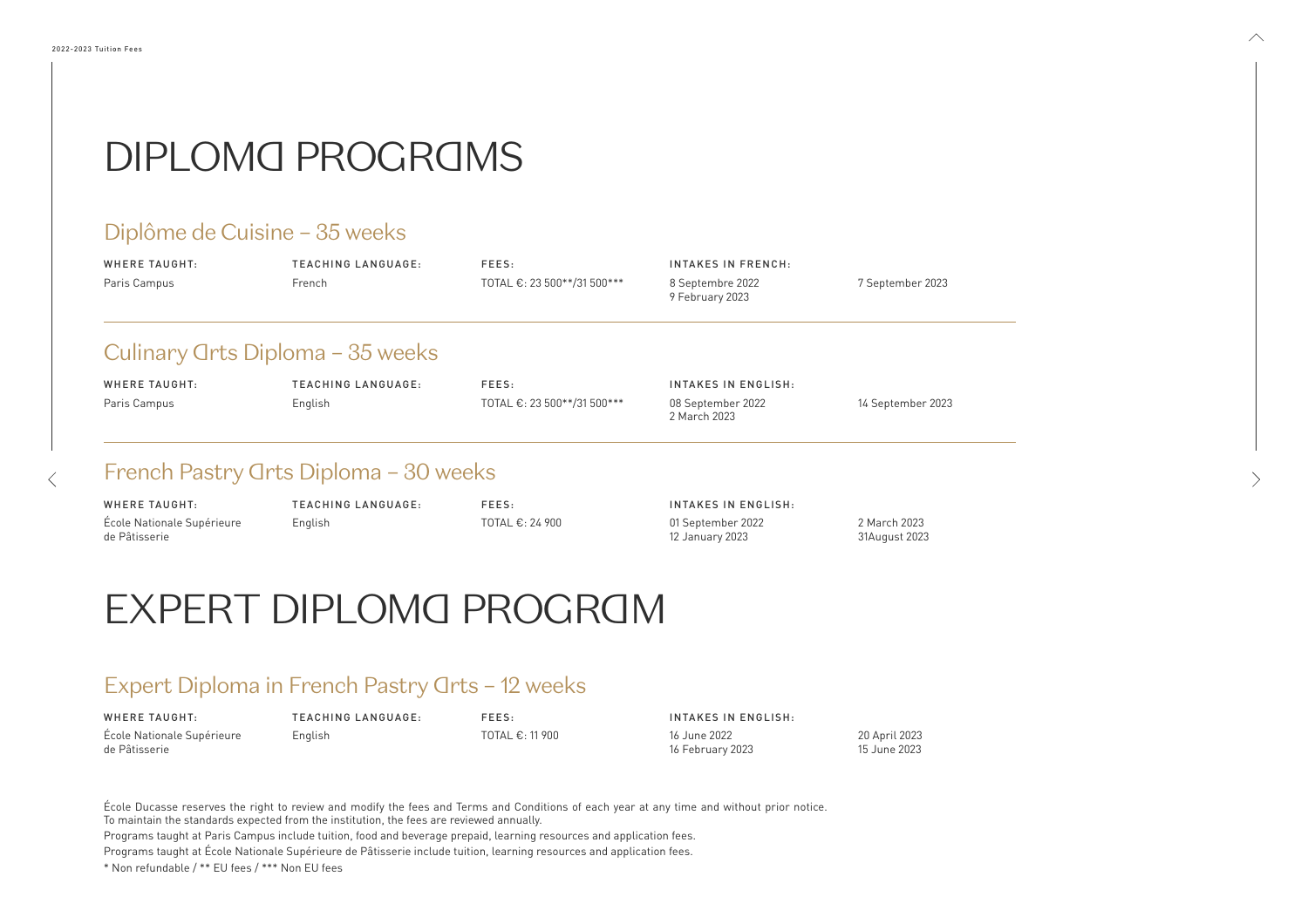#### WHERE TAUGHT: Paris Campus

TEACHING LANGUAGE: English

#### INTAKES IN ENGLISH:

05 September 2022 13 February 2023 28 August 2023

### Bachelor in Culinary Grts - 3 years Bachelor in French Pastry Grts - 3 years

| <b>WHERE TAUGHT:</b>                        | <b>TEACHING LANGUAGE:</b> | <b>INTAKES IN ENGLISH:</b>                              |
|---------------------------------------------|---------------------------|---------------------------------------------------------|
| Paris Campus                                | English                   | 05 September 2022<br>13 February 2023<br>28 August 2023 |
| École Nationale Supérieure<br>de Pâtisserie | French or English         | <b>INTAKES IN FRENCH</b><br>OR ENGLISH:                 |
|                                             |                           | 29 August 2022                                          |

29 August 2022 28 August 2023  $\wedge$ 

| <b>PARIS CAMPUS</b>   | YEAR 1             | YEAR <sub>2</sub>  | YEAR <sub>3</sub>  | <b>TOTAL €</b>     |
|-----------------------|--------------------|--------------------|--------------------|--------------------|
| Application fees      | $200*$             |                    |                    | $200*$             |
| Registration fees     | $1000*$            |                    |                    | 1 000*             |
| <b>Tuition Fees</b>   | 12 804**/16 137*** | 12 803**/16 137*** | 12 803**/16 136*** | 38 410**/48 410*** |
| Learning ressources   | 1600               | 760                | 620                | 2 9 8 0            |
| On site catering fees | 1430*              | 1430*              | $2000*$            | 4 860*             |
| TOTAL €               | 17 034**/20 367*** | 14 993**/18 327*** | 15 423**/18 756*** | 47 450**/57 450*** |

| <b>PARIS CAMPUS</b>   | YEAR 1             | YEAR 2             | YEAR 3             | <b>TOTAL €</b>     |
|-----------------------|--------------------|--------------------|--------------------|--------------------|
| Application fees      | $200*$             |                    |                    | $200*$             |
| Registration fees     | $1000*$            |                    |                    | $1000*$            |
| Tuition Fees          | 12 804**/16 137*** | 12 803**/16 137*** | 12 803**/16 136*** | 38 410**/48 410*** |
| Learning ressources   | 1600               | 760                | 620                | 2 9 8 0            |
| On site catering fees | $1430*$            | $1430*$            | $2000*$            | 4 860*             |
| TOTAL €               | 17 034**/20 367*** | 14 993**/18 327*** | 15 423**/18 756*** | 47 450**/57 450*** |

| <b>ÉCOLE NATIONALE</b><br><b>SUPÉRIEURE DE</b><br><b>PÂTISSERIE</b> | YEAR <sub>1</sub>  | YEAR 2             | YEAR 3             | TOTAL €            |
|---------------------------------------------------------------------|--------------------|--------------------|--------------------|--------------------|
| Application fees                                                    | $200*$             |                    |                    | $200*$             |
| Registration fees                                                   | $1000*$            |                    |                    | $1000*$            |
| <b>Tuition Fees</b>                                                 | 12 837**/16 170*** | 12 837**/16 170*** | 12 836**/16 170*** | 38 510**/48 510*** |
| Learning ressources                                                 | 1300               | 470                | 420                | 2 1 9 0            |
| TOTAL $\epsilon$                                                    | 15 337**/18 670*** | 13 307**/16 640*** | 13 256**/16 590*** | 41 900**/51 900*** |

École Ducasse reserves the right to review and modify the fees and Terms and Conditions of each year at any time and without prior notice.

To maintain the standards expected from the institution, the fees are reviewed annually.

Programs taught at Paris Campus include tuition, food and beverage prepaid, learning resources and application fees.

Programs taught at École Nationale Supérieure de Pâtisserie include tuition, learning resources and application fees.

\* Non refundable / \*\* EU fees / \*\*\* Non EU fees

# BACHELOR PROGRAMS